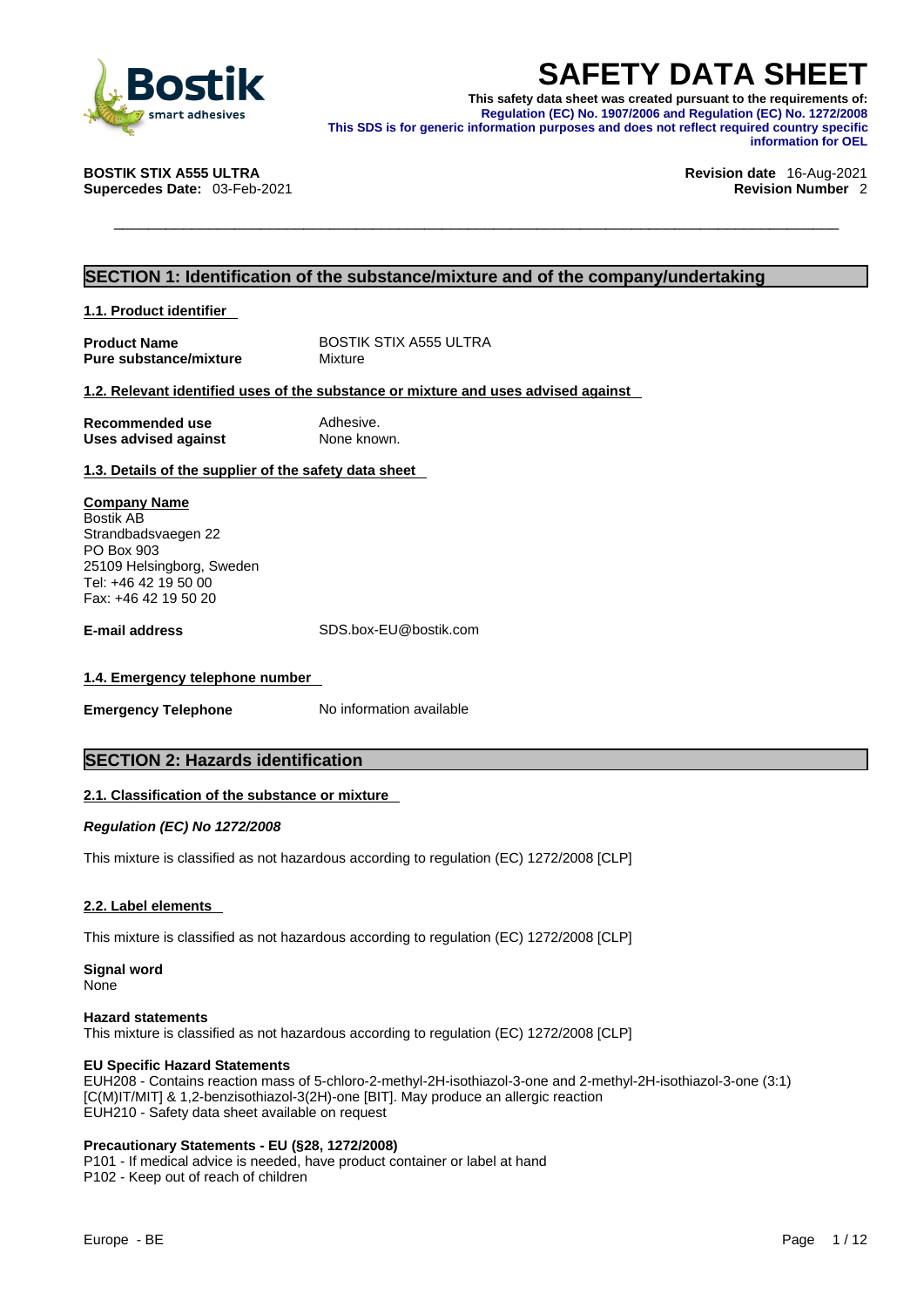# **2.3. Other hazards**

No information available.

# **PBT & vPvB**

This mixture contains no substance considered to be persistent, bioaccumulating or toxic (PBT). This mixture contains no substance considered to be very persistent nor very bioaccumulating (vPvB).

# **SECTION 3: Composition/information on ingredients**

# **3.1 Substances**

Not applicable

## **3.2 Mixtures**

| <b>Chemical name</b>                                                                                                     | EC No.    | <b>CAS No.</b> | Weight-%      | <b>Classification</b><br>according to<br><b>Regulation (EC)</b><br>No. 1272/2008<br>[CLP]                                                                                                                                                                                      | <b>Specific</b><br>concentration limit<br>(SCL)                                                                                                                                | <b>REACH</b><br>registration<br>number |
|--------------------------------------------------------------------------------------------------------------------------|-----------|----------------|---------------|--------------------------------------------------------------------------------------------------------------------------------------------------------------------------------------------------------------------------------------------------------------------------------|--------------------------------------------------------------------------------------------------------------------------------------------------------------------------------|----------------------------------------|
| 1,2-benzisothiazol-3(2H)<br>-one [BIT]                                                                                   | 220-120-9 | 2634-33-5      | $0.01 - 0.05$ | Acute Tox. 4<br>(H302)<br>Skin Irrit. 2<br>(H315)<br>Eye Dam. 1<br>(H318)<br>Skin Sens. 1<br>(H317)<br>Aquatic Acute 1<br>(H400)<br>Acute Tox. 2<br>(H330)<br>Aquatic Chronic<br>2 (H411)<br>M Factor Acute<br>$=1$                                                            | Skin Sens. 1::<br>$C = 0.05%$                                                                                                                                                  | 01-2120761540-<br>60-XXXX              |
| reaction mass of<br>5-chloro-2-methyl-2H-iso<br>thiazol-3-one and<br>2-methyl-2H-isothiazol-3<br>-one (3:1) [C(M)IT/MIT] | 611-341-5 | 55965-84-9     | < 0.0015      | Acute Tox. 3<br>(H301)<br>Acute Tox. 2<br>(H310)<br>Acute Tox. 2<br>(H330)<br>Skin Corr. 1C<br>(H314)<br>Eye Dam. 1<br>(H318)<br>Skin Sens. 1A<br>(H317)<br>Aquatic Acute 1<br>(H400)<br>Aquatic Chronic<br>1 (H410)<br>M Factor Acute =<br>100<br>M Factor Chronic<br>$= 100$ | Eye Dam. $1::$<br>C>=0.6% Irrit. 2 ::<br>$0.06\% < = C < 0.6\%$<br>Skin Corr. 1C:<br>$C = 0.6%$<br>Skin Irrit. 2:<br>$0.06\% < = C < 0.6\%$<br>Skin Sens. 1::<br>$C = 0.0015%$ | 01-2120764691-<br>48-XXXX              |

## **Full text of H- and EUH-phrases: see section 16**

Note: ^ indicates not classified, however, the substance is listed in section 3 as it has an OEL

This product does not contain candidate substances of very high concern at a concentration >=0.1% (Regulation (EC) No.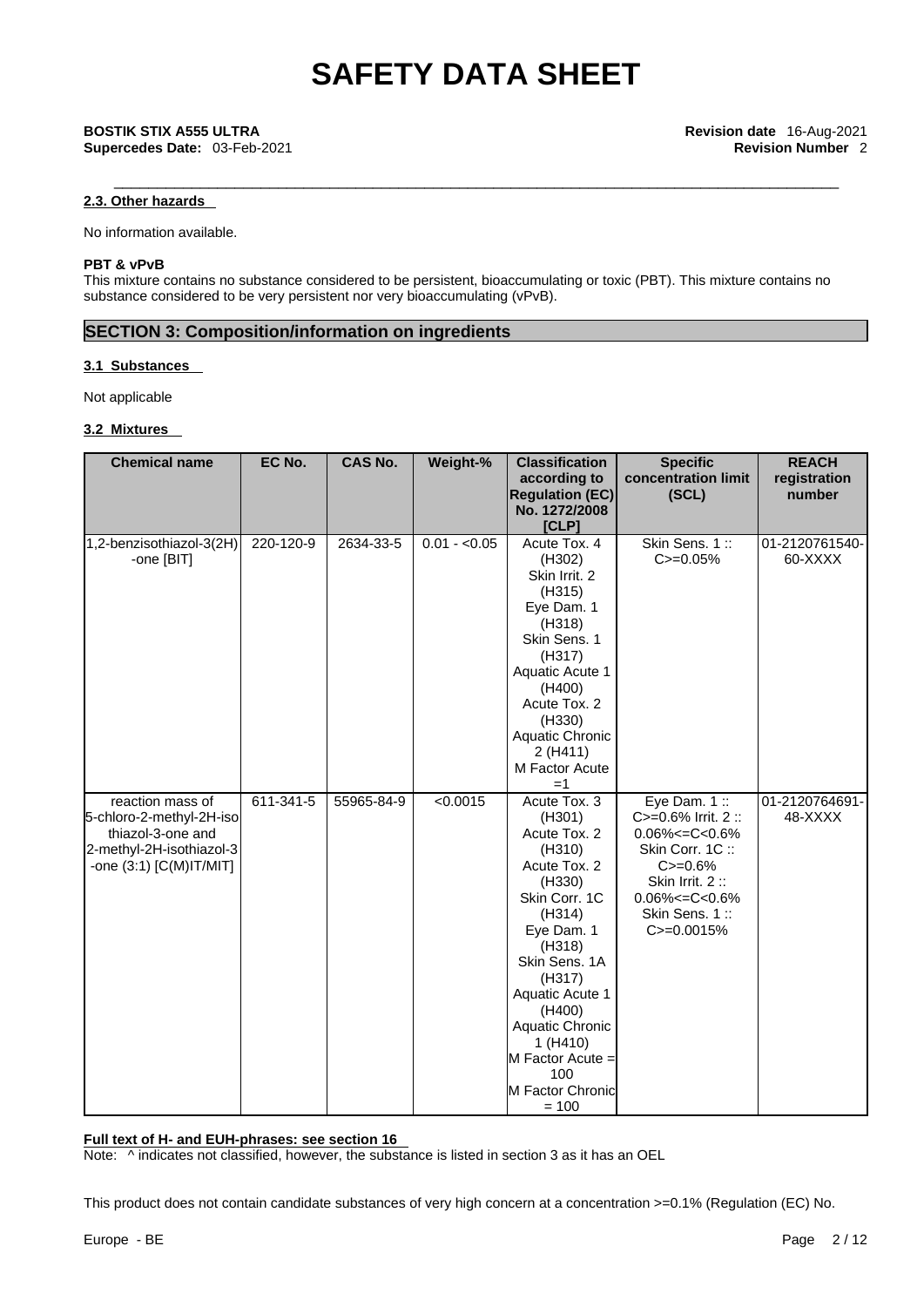# **Supercedes Date: 03-Feb-2021**

1907/2006 (REACH), Article 59)

| <b>SECTION 4: First aid measures</b>                              |                                                                                                                                          |
|-------------------------------------------------------------------|------------------------------------------------------------------------------------------------------------------------------------------|
| 4.1. Description of first aid measures                            |                                                                                                                                          |
| <b>General advice</b>                                             | Show this safety data sheet to the doctor in attendance.                                                                                 |
| <b>Inhalation</b>                                                 | Remove to fresh air. IF exposed or concerned: Get medical advice/attention.                                                              |
| Eye contact                                                       | Rinse thoroughly with plenty of water for at least 15 minutes, lifting lower and upper<br>eyelids. Consult a doctor.                     |
| <b>Skin contact</b>                                               | Wash skin with soap and water. In the case of skin irritation or allergic reactions see a<br>doctor.                                     |
| Ingestion                                                         | Clean mouth with water. Do NOT induce vomiting. Drink 1 or 2 glasses of water. Never<br>give anything by mouth to an unconscious person. |
| 4.2. Most important symptoms and effects, both acute and delayed  |                                                                                                                                          |
| <b>Symptoms</b>                                                   | No information available.                                                                                                                |
|                                                                   | 4.3. Indication of any immediate medical attention and special treatment needed                                                          |
| Note to doctors                                                   | Treat symptomatically.                                                                                                                   |
| <b>SECTION 5: Firefighting measures</b>                           |                                                                                                                                          |
| 5.1. Extinguishing media                                          |                                                                                                                                          |
| <b>Suitable Extinguishing Media</b>                               | Use extinguishing measures that are appropriate to local circumstances and the<br>surrounding environment.                               |
| Unsuitable extinguishing media                                    | Full water jet. Do not scatter spilled material with high pressure water streams.                                                        |
| 5.2. Special hazards arising from the substance or mixture        |                                                                                                                                          |
| Specific hazards arising from the<br>chemical                     | No information available.                                                                                                                |
| <b>Hazardous combustion products</b>                              | Carbon dioxide (CO2).                                                                                                                    |
| 5.3. Advice for firefighters                                      |                                                                                                                                          |
| Special protective equipment and<br>precautions for fire-fighters | Firefighters should wear self-contained breathing apparatus and full firefighting turnout<br>gear. Use personal protection equipment.    |
| <b>SECTION 6: Accidental release measures</b>                     |                                                                                                                                          |
|                                                                   | 6.1. Personal precautions, protective equipment and emergency procedures                                                                 |
| <b>Personal precautions</b>                                       | Ensure adequate ventilation.                                                                                                             |
| <b>Other information</b>                                          | Ventilate the area. Prevent further leakage or spillage if safe to do so.                                                                |
| For emergency responders                                          | Use personal protection recommended in Section 8.                                                                                        |
|                                                                   |                                                                                                                                          |

**6.2. Environmental precautions**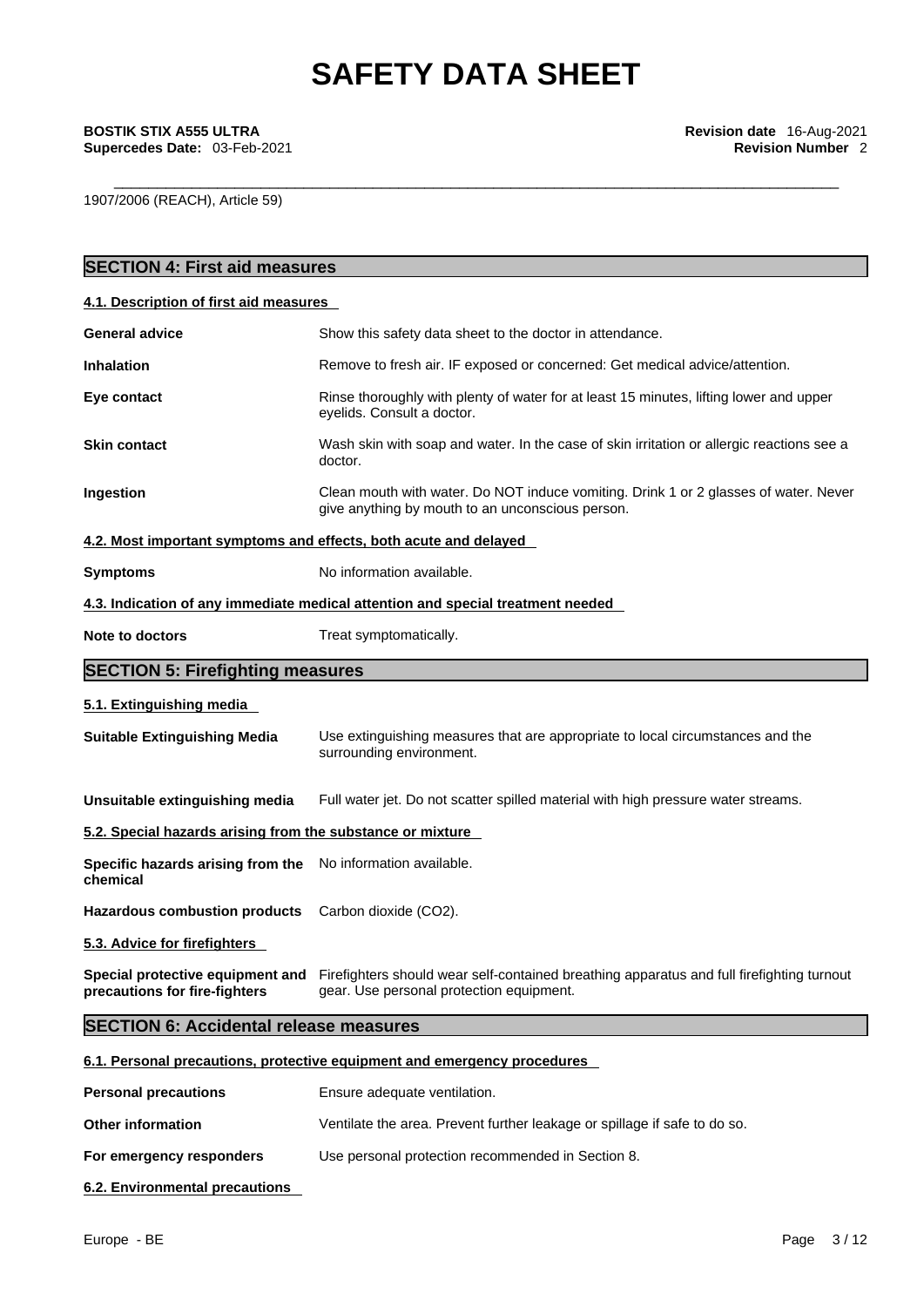| <b>BOSTIK STIX A555 ULTRA</b><br>Supercedes Date: 03-Feb-2021     | <b>Revision date</b> 16-Aug-2021<br><b>Revision Number 2</b>                                                                                                                                                              |  |
|-------------------------------------------------------------------|---------------------------------------------------------------------------------------------------------------------------------------------------------------------------------------------------------------------------|--|
| <b>Environmental precautions</b>                                  | Do not flush into surface water or sanitary sewer system. Do not allow to enter into<br>soil/subsoil. See Section 12 for additional Ecological Information.                                                               |  |
| 6.3. Methods and material for containment and cleaning up         |                                                                                                                                                                                                                           |  |
| <b>Methods for containment</b>                                    | Prevent further leakage or spillage if safe to do so.                                                                                                                                                                     |  |
| Methods for cleaning up                                           | Take up mechanically, placing in appropriate containers for disposal.                                                                                                                                                     |  |
| Prevention of secondary hazards                                   | Clean contaminated objects and areas thoroughly observing environmental regulations.                                                                                                                                      |  |
| 6.4. Reference to other sections                                  |                                                                                                                                                                                                                           |  |
| <b>Reference to other sections</b>                                | See section 8 for more information. See section 13 for more information.                                                                                                                                                  |  |
| <b>SECTION 7: Handling and storage</b>                            |                                                                                                                                                                                                                           |  |
| 7.1. Precautions for safe handling                                |                                                                                                                                                                                                                           |  |
| Advice on safe handling                                           | Use personal protective equipment as required. Avoid contact with skin, eyes or clothing.                                                                                                                                 |  |
| <b>General hygiene considerations</b>                             | Handle in accordance with good industrial hygiene and safety practice. Do not eat, drink<br>or smoke when using this product. Wash thoroughly after handling. Take off<br>contaminated clothing and wash it before reuse. |  |
| 7.2. Conditions for safe storage, including any incompatibilities |                                                                                                                                                                                                                           |  |
| <b>Storage Conditions</b>                                         | Keep from freezing.                                                                                                                                                                                                       |  |
| <b>Recommended storage</b><br>temperature                         | Do not freeze. Keep at temperatures between 10 and 20 °C.                                                                                                                                                                 |  |
| 7.3. Specific end use(s)                                          |                                                                                                                                                                                                                           |  |
| Specific use(s)<br>Adhesive.                                      |                                                                                                                                                                                                                           |  |
|                                                                   | Risk Management Methods (RMM) The information required is contained in this Safety Data Sheet.                                                                                                                            |  |
| <b>Other information</b>                                          | Observe technical data sheet.                                                                                                                                                                                             |  |
| <b>SECTION 8: Exposure controls/personal protection</b>           |                                                                                                                                                                                                                           |  |
| 8.1. Control parameters                                           |                                                                                                                                                                                                                           |  |
| <b>Exposure Limits</b>                                            |                                                                                                                                                                                                                           |  |
| SDS for further information.                                      | Only European Community Occupational Exposure Limits will be shown in this document. Please refer to regional                                                                                                             |  |
| <b>Derived No Effect Level (DNEL)</b>                             | No information available                                                                                                                                                                                                  |  |

| Derived No Effect Level (DNEL)<br>1,2-benzisothiazol-3(2H)-one [BIT] (2634-33-5) |            |                       |             |
|----------------------------------------------------------------------------------|------------|-----------------------|-------------|
|                                                                                  |            |                       | <b>Type</b> |
| worker<br>Long term<br>Systemic health effects                                   | Inhalation | $6.81 \text{ mg/m}^3$ |             |
| worker<br>Long term                                                              | Dermal     | $0.966$ mg/kg bw/d    |             |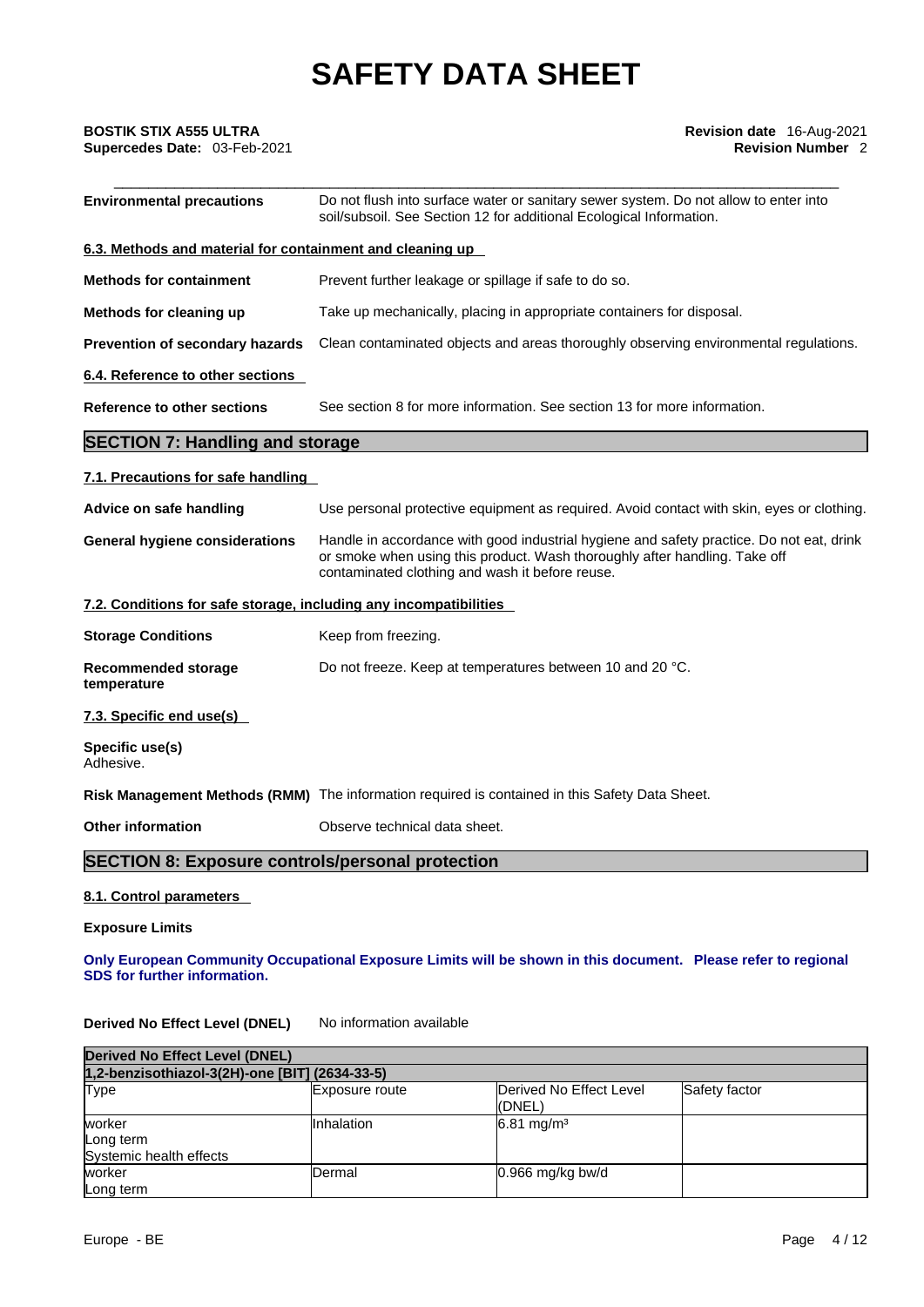| ____                                               |  |  |
|----------------------------------------------------|--|--|
| $\sim$<br>S٧<br>n.<br>аιτ<br><br>ш<br>udtit.<br>-- |  |  |

| <b>Derived No Effect Level (DNEL)</b>            |                       |                                   |               |
|--------------------------------------------------|-----------------------|-----------------------------------|---------------|
| 1,2-benzisothiazol-3(2H)-one [BIT] (2634-33-5)   |                       |                                   |               |
| Type                                             | <b>Exposure route</b> | Derived No Effect Level<br>(DNEL) | Safety factor |
| Consumer<br>Long term<br>Systemic health effects | Inhalation            | $1.2 \text{ mg/m}^3$              |               |
| Consumer<br>Long term<br>Systemic health effects | Dermal                | $0.345$ mg/kg bw/d                |               |

# **Predicted No Effect Concentration** No information available. **(PNEC)**

| <b>Predicted No Effect Concentration (PNEC)</b> |                                          |
|-------------------------------------------------|------------------------------------------|
| 1,2-benzisothiazol-3(2H)-one [BIT] (2634-33-5)  |                                          |
| Environmental compartment                       | Predicted No Effect Concentration (PNEC) |
| Freshwater                                      | $4.03 \mu g/l$                           |
| Marine water                                    | $0.403$ $\mu$ g/l                        |
| Sewage treatment plant                          | $1.03$ mg/                               |
| Freshwater sediment                             | 49.9 µg/l                                |
| Marine sediment                                 | 4.99 µg/l                                |
| Soil                                            | 3 mg/kg dry weight                       |

# **8.2. Exposure controls**

| <b>Engineering controls</b> |  |
|-----------------------------|--|
|-----------------------------|--|

Ensure adequate ventilation, especially in confined areas.

| Personal protective equipment |                                                                                                                                                                                                                                                                                                                                                                                                                                                                                    |
|-------------------------------|------------------------------------------------------------------------------------------------------------------------------------------------------------------------------------------------------------------------------------------------------------------------------------------------------------------------------------------------------------------------------------------------------------------------------------------------------------------------------------|
| <b>Eye/face protection</b>    | Tight sealing safety goggles.                                                                                                                                                                                                                                                                                                                                                                                                                                                      |
| <b>Hand protection</b>        | Wear protective gloves. Gloves must conform to standard EN 374. Recommended Use:.<br>Nitrile rubber. Butyl rubber. The breakthrough time for the mentioned glove material is in<br>general greater than 480 min. Ensure that the breakthrough time of the glove material is<br>not exceeded. Refer to glove supplier for information on breakthrough time for specific<br>gloves. Gloves should be replaced regularly and if there is any sign of damage to the<br>glove material. |
| Skin and body protection      | Suitable protective clothing.                                                                                                                                                                                                                                                                                                                                                                                                                                                      |
| <b>Respiratory protection</b> | None under normal use conditions.                                                                                                                                                                                                                                                                                                                                                                                                                                                  |
|                               |                                                                                                                                                                                                                                                                                                                                                                                                                                                                                    |

**Property Values Remarks • Method**

**Environmental exposure controls** No information available.

# **SECTION 9: Physical and chemical properties**

# **9.1. Information on basic physical and chemical properties**

| <b>Physical state</b>             | Liquid                   |
|-----------------------------------|--------------------------|
| Appearance                        | Viscous Liquid           |
| Colour                            | <b>White</b>             |
| Odour                             | No information available |
| <b>Odour threshold</b>            | No information available |
| <b>Property</b>                   | <b>Values</b>            |
| рH                                | $\sim$ 7                 |
| pH (as aqueous solution)          | No data available        |
| Melting point / freezing point    | No data available        |
| Initial boiling point and boiling | No data available        |
| range<br><b>Flash point</b>       | No data available        |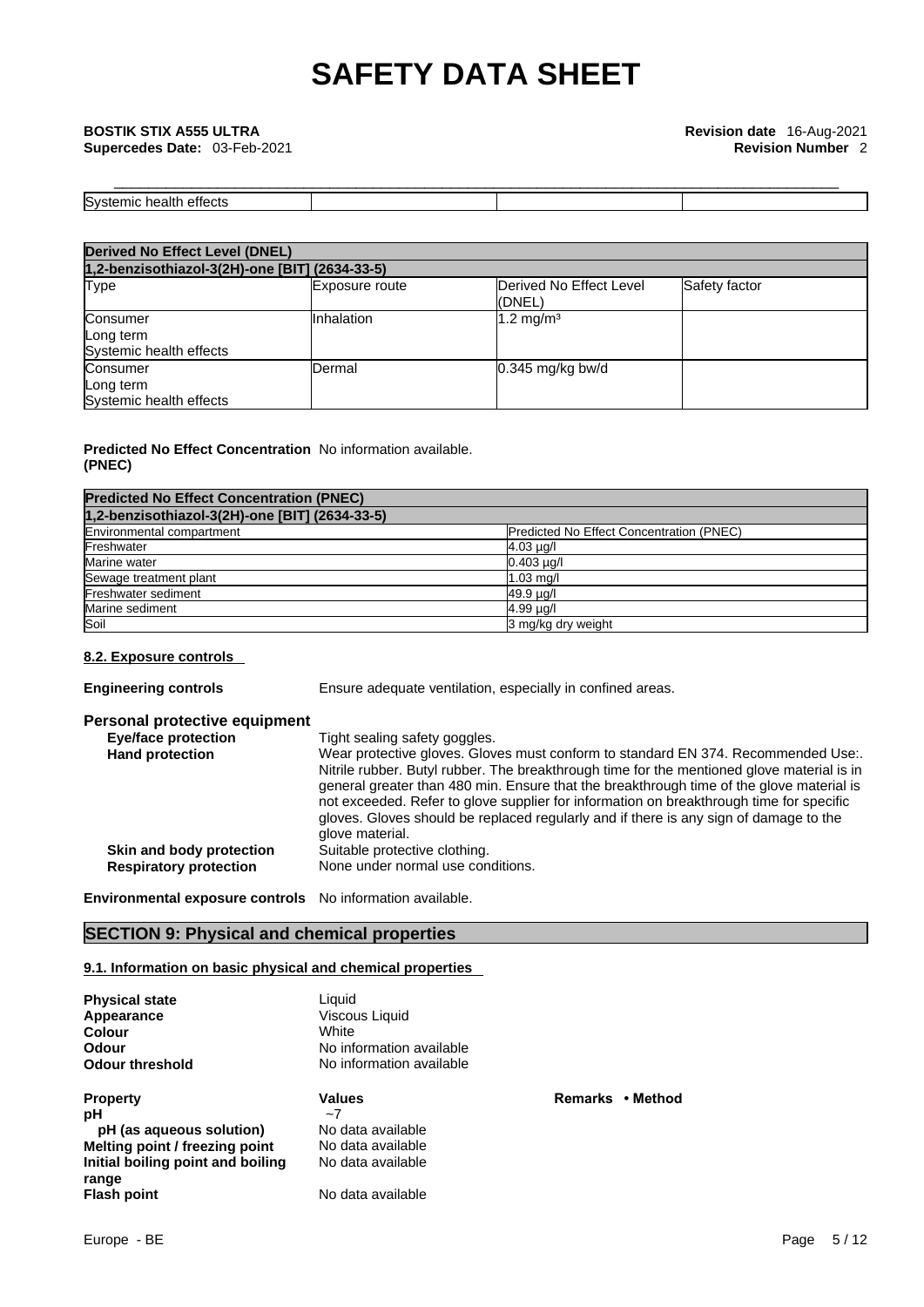\_\_\_\_\_\_\_\_\_\_\_\_\_\_\_\_\_\_\_\_\_\_\_\_\_\_\_\_\_\_\_\_\_\_\_\_\_\_\_\_\_\_\_\_\_\_\_\_\_\_\_\_\_\_\_\_\_\_\_\_\_\_\_\_\_\_\_\_\_\_\_\_\_\_\_\_\_\_\_\_\_\_\_\_ **BOSTIK STIX A555 ULTRA Revision date** 16-Aug-2021 **Supercedes Date: 03-Feb-2021** 

| <b>Evaporation rate</b>                           | No data available           |
|---------------------------------------------------|-----------------------------|
| Flammability                                      | Not applicable for liquids. |
| <b>Flammability Limit in Air</b>                  |                             |
| Upper flammability or explosive No data available |                             |
| limits                                            |                             |
| Lower flammability or explosive No data available |                             |
| limits                                            |                             |
| Vapour pressure                                   | No data available           |
| <b>Relative vapour density</b>                    | No data available           |
| <b>Relative density</b>                           | No data available           |
| <b>Water solubility</b>                           | Miscible in water           |
| Solubility(ies)                                   | No data available           |
| <b>Partition coefficient</b>                      | No data available           |
| <b>Autoignition temperature</b>                   | No data available           |
| <b>Decomposition temperature</b>                  | No data available           |
| <b>Kinematic viscosity</b>                        | No data available           |
| <b>Dynamic viscosity</b>                          | No data available           |
| <b>Explosive properties</b>                       | No data available           |
| <b>Oxidising properties</b>                       | No data available           |
|                                                   |                             |
|                                                   |                             |
| 9.2. Other information                            |                             |
| Solid content (%)                                 | No information available    |
| <b>VOC Content (%)</b>                            |                             |
| Density                                           | 1.27 $q/cm3$                |

|                                                                         | <b>SECTION 10: Stability and reactivity</b>                                    |  |  |  |
|-------------------------------------------------------------------------|--------------------------------------------------------------------------------|--|--|--|
| 10.1. Reactivity                                                        |                                                                                |  |  |  |
| <b>Reactivity</b>                                                       | No information available.                                                      |  |  |  |
| 10.2. Chemical stability                                                |                                                                                |  |  |  |
| <b>Stability</b>                                                        | Stable under normal conditions.                                                |  |  |  |
| <b>Explosion data</b>                                                   |                                                                                |  |  |  |
| Sensitivity to mechanical                                               | None.                                                                          |  |  |  |
| impact<br>Sensitivity to static discharge                               | None.                                                                          |  |  |  |
| 10.3. Possibility of hazardous reactions                                |                                                                                |  |  |  |
| <b>Possibility of hazardous reactions</b> None under normal processing. |                                                                                |  |  |  |
| 10.4. Conditions to avoid                                               |                                                                                |  |  |  |
| <b>Conditions to avoid</b>                                              | Do not freeze.                                                                 |  |  |  |
| 10.5. Incompatible materials                                            |                                                                                |  |  |  |
| Incompatible materials                                                  | None known based on information supplied.                                      |  |  |  |
| 10.6. Hazardous decomposition products                                  |                                                                                |  |  |  |
| <b>Hazardous decomposition</b><br>products                              | None under normal use conditions. Stable under recommended storage conditions. |  |  |  |
| <b>SECTION 11: Toxicological information</b>                            |                                                                                |  |  |  |

# **11.1. Information on toxicological effects**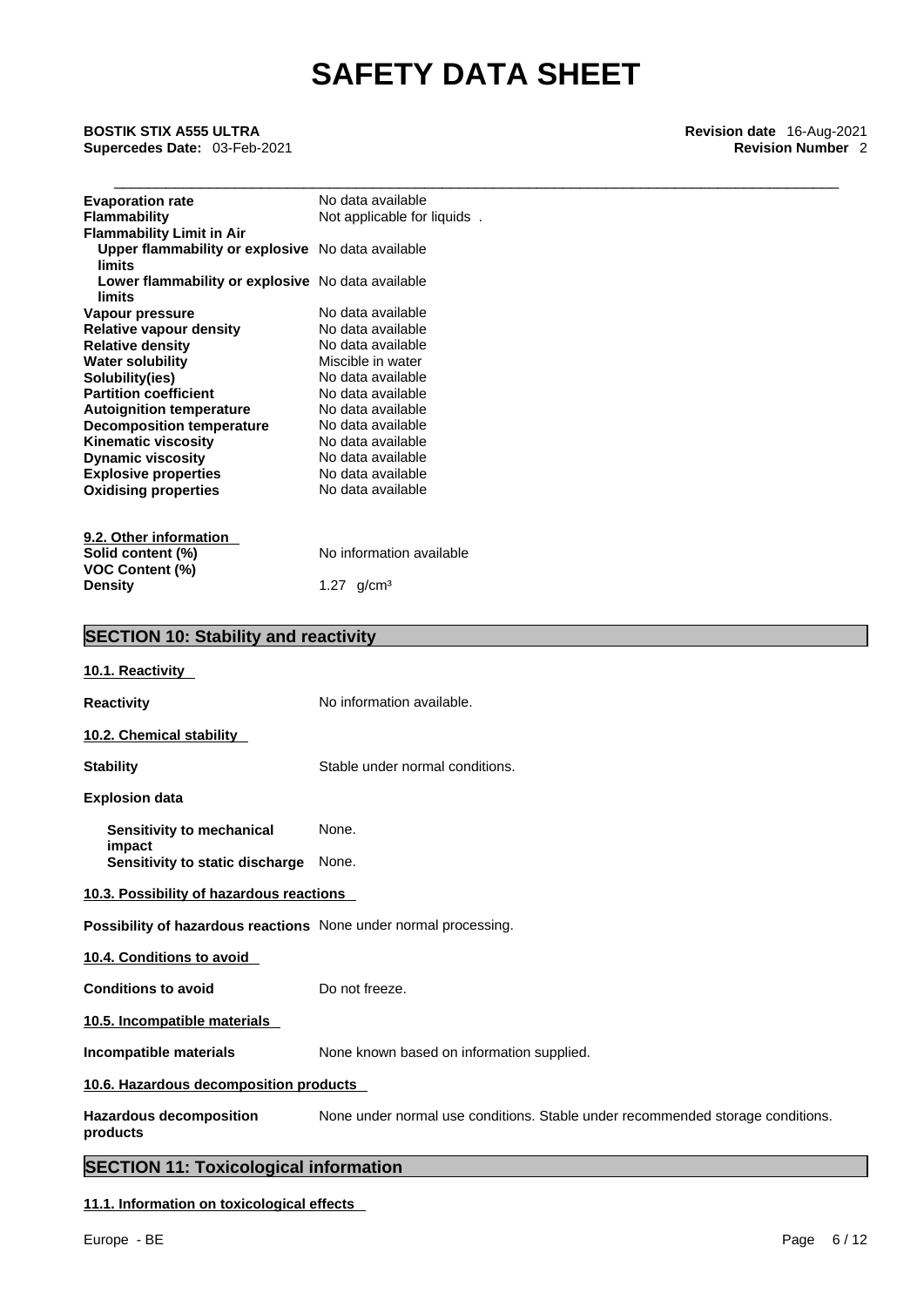# \_\_\_\_\_\_\_\_\_\_\_\_\_\_\_\_\_\_\_\_\_\_\_\_\_\_\_\_\_\_\_\_\_\_\_\_\_\_\_\_\_\_\_\_\_\_\_\_\_\_\_\_\_\_\_\_\_\_\_\_\_\_\_\_\_\_\_\_\_\_\_\_\_\_\_\_\_\_\_\_\_\_\_\_ **BOSTIK STIX A555 ULTRA Revision date** 16-Aug-2021 **Supercedes Date:** 03-Feb-2021 **Revision Number 2 Revision Number 2**

## **Information on likely routes of exposure**

| <b>Product Information</b>                                                   | ٠                                                                 |  |
|------------------------------------------------------------------------------|-------------------------------------------------------------------|--|
| <b>Inhalation</b>                                                            | Based on available data, the classification criteria are not met. |  |
| Eye contact                                                                  | Based on available data, the classification criteria are not met. |  |
| <b>Skin contact</b>                                                          | Based on available data, the classification criteria are not met. |  |
| Ingestion                                                                    | Based on available data, the classification criteria are not met. |  |
| Symptoms related to the physical, chemical and toxicological characteristics |                                                                   |  |
| Symptoms                                                                     | No information available.                                         |  |
|                                                                              |                                                                   |  |

**Numerical measures of toxicity**

## **Acute toxicity The following values are calculated based on chapter 3.1 of the GHS document ATEmix** (dermal)

## **Component Information**

| Chemical name                                                                                                                           | Oral LD50             | Dermal LD50                                     | Inhalation LC50 |
|-----------------------------------------------------------------------------------------------------------------------------------------|-----------------------|-------------------------------------------------|-----------------|
| 1,2-benzisothiazol-3(2H)-one<br>[BIT]<br>2634-33-5                                                                                      | $=670$ mg/kg (Rattus) | $LD50 > 2000$ mg/kg (Rattus)                    |                 |
| reaction mass of<br>5-chloro-2-methyl-2H-isothiazo<br>I-3-one and<br>2-methyl-2H-isothiazol-3-one<br>$(3:1)$ [C(M)IT/MIT]<br>55965-84-9 | =53 mg/kg (Rattus)    | $LD50 = 87.12$ mg/kg<br>(Oryctolagus cuniculus) |                 |

## **Delayed and immediate effects as well as chronic effects from short and long-term exposure**

| <b>Skin corrosion/irritation</b>         | Based on available data, the classification criteria are not met.                                   |
|------------------------------------------|-----------------------------------------------------------------------------------------------------|
|                                          | Serious eye damage/eye irritation Based on available data, the classification criteria are not met. |
| <b>Respiratory or skin sensitisation</b> | Based on available data, the classification criteria are not met.                                   |
| Germ cell mutagenicity                   | Based on available data, the classification criteria are not met.                                   |
| Carcinogenicity                          | Based on available data, the classification criteria are not met.                                   |
|                                          | The table helow indicates whether each agency has listed any ingredient as a carcinogen             |

The table below indicates whether each agency has listed any ingredient as a carcinogen.

**Reproductive toxicity** Based on available data, the classification criteria are not met.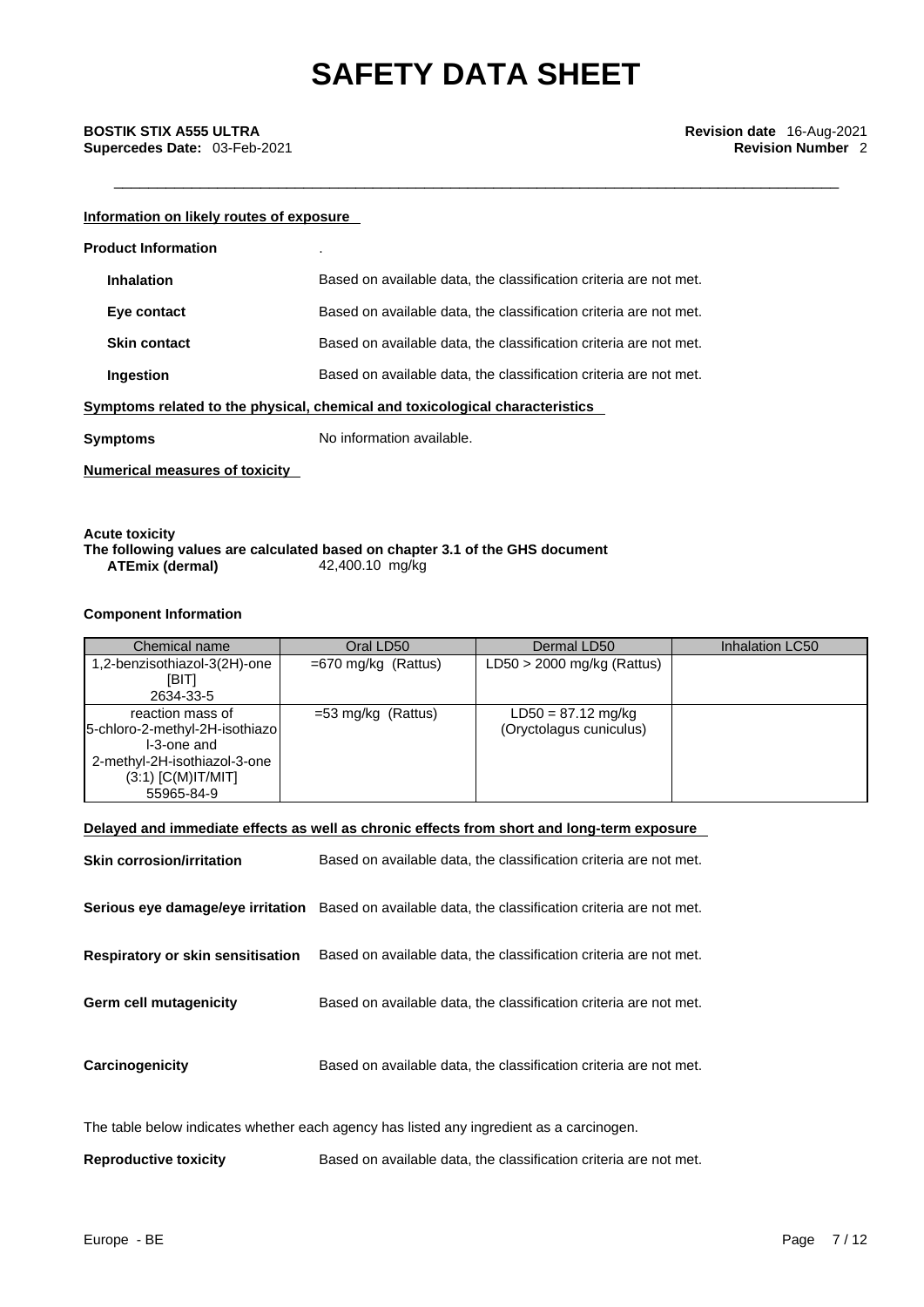| <b>STOT - single exposure</b>           | Based on available data, the classification criteria are not met. |  |  |
|-----------------------------------------|-------------------------------------------------------------------|--|--|
| <b>STOT - repeated exposure</b>         | Based on available data, the classification criteria are not met. |  |  |
| <b>Aspiration hazard</b>                | Based on available data, the classification criteria are not met. |  |  |
| 11.2. Information on other hazards      |                                                                   |  |  |
| 11.2.1. Endocrine disrupting properties |                                                                   |  |  |
| <b>Endocrine disrupting properties</b>  | No information available.                                         |  |  |
| 11.2.2. Other information               |                                                                   |  |  |
|                                         |                                                                   |  |  |
| Other adverse effects                   | No information available.                                         |  |  |

# **SECTION 12: Ecological information**

# **12.1. Toxicity**

**Ecotoxicity Not considered to be harmful to aquatic life.** 

| Chemical name                                                                                                                                     | Algae/aquatic<br>plants                                                                | <b>Fish</b>                                                                        | Toxicity to<br>microorganisms | Crustacea                                                             | M-Factor | M-Factor<br>(long-term) |
|---------------------------------------------------------------------------------------------------------------------------------------------------|----------------------------------------------------------------------------------------|------------------------------------------------------------------------------------|-------------------------------|-----------------------------------------------------------------------|----------|-------------------------|
| 1,2-benzisothiazol-3(2<br>H)-one [BIT]<br>2634-33-5                                                                                               | EC50 3Hr<br>13 <sub>mq</sub> /l<br>(activated<br>sludge) (OECD<br>209)                 | LC50 (96hr)<br>$2.15 \text{ mg/l}$<br>Cyprinodon<br>variegatus EPA<br>540/9-85-006 |                               | EC50(48hr) 2.94<br>mg/l (Daphnia<br>Magna) OECD<br>202                |          |                         |
| reaction mass of<br>5-chloro-2-methyl-2H-is<br>othiazol-3-one and<br>2-methyl-2H-isothiazol-<br>$3$ -one $(3:1)$<br>$[C(M)$ IT/MIT]<br>55965-84-9 | EC50 (72h)<br>$=0.048$ mg/L<br>(Pseudokirchner)<br>iella<br>subcapitata)<br>(OECD 201) | $EC50 (96h) =$<br>$0.22$ mg/L<br>(Oncorhynchus<br>mykiss) (OECD<br>211)            |                               | $ EC50 (48h) = 0.1 $<br>mg/L (Daphnia<br>magna) (OECD<br><b>202</b> ) | 100      | 100                     |

# **12.2. Persistence and degradability**

**Persistence and degradability** No information available.

**12.3. Bioaccumulative potential** 

**Bioaccumulation** There is no data for this product.

# **Component Information**

| Chemical name                               | <b>Partition coefficient</b> | Bioconcentration factor (BCF) |
|---------------------------------------------|------------------------------|-------------------------------|
| 1,2-benzisothiazol-3(2H)-one [BIT]          |                              | 6.95                          |
| 2634-33-5                                   |                              |                               |
| reaction mass of                            |                              | 3.16                          |
| [5-chloro-2-methyl-2H-isothiazol-3-one and] |                              |                               |
| 2-methyl-2H-isothiazol-3-one (3:1)          |                              |                               |
| IC(M)IT/MIT                                 |                              |                               |
| 55965-84-9                                  |                              |                               |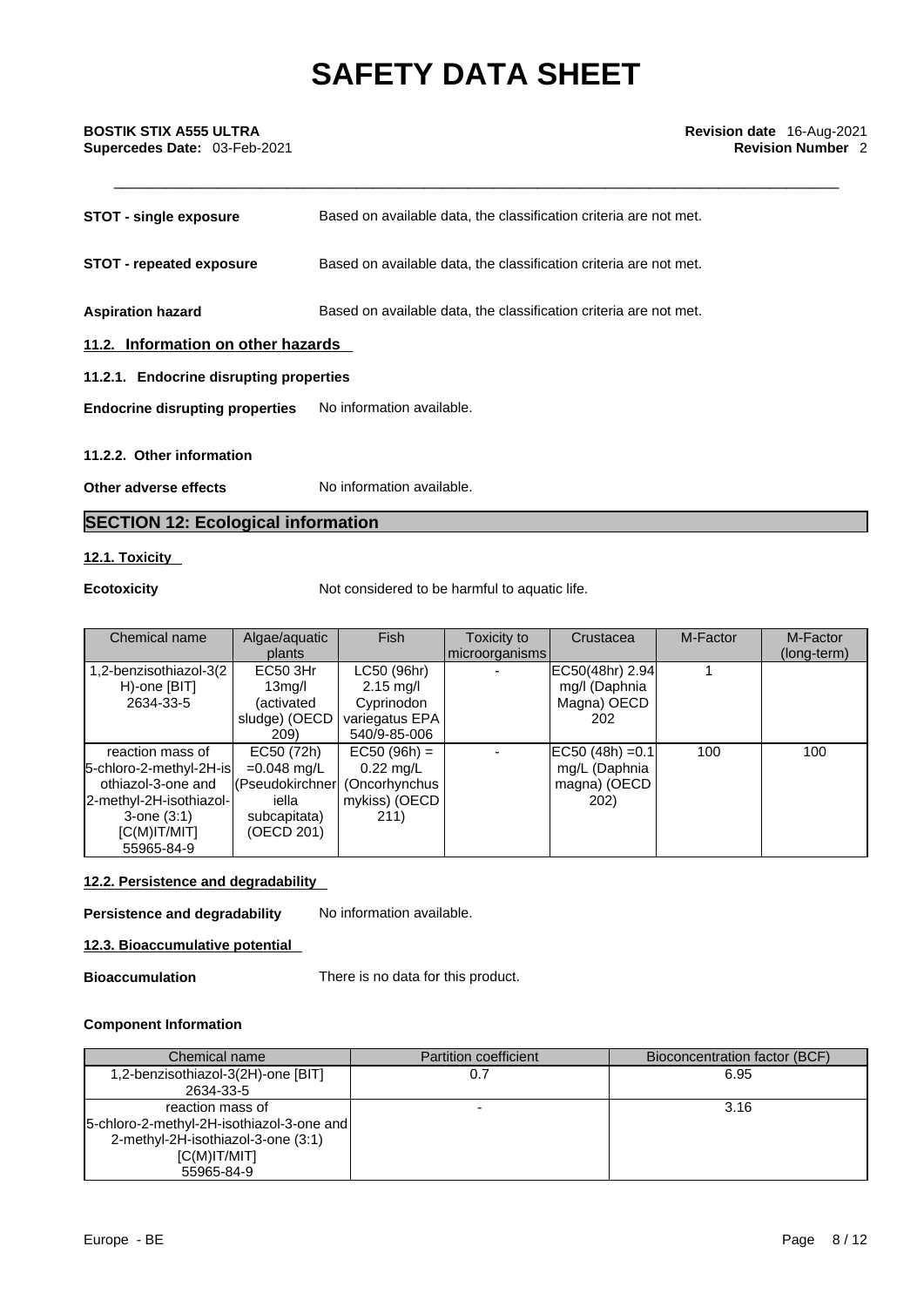# \_\_\_\_\_\_\_\_\_\_\_\_\_\_\_\_\_\_\_\_\_\_\_\_\_\_\_\_\_\_\_\_\_\_\_\_\_\_\_\_\_\_\_\_\_\_\_\_\_\_\_\_\_\_\_\_\_\_\_\_\_\_\_\_\_\_\_\_\_\_\_\_\_\_\_\_\_\_\_\_\_\_\_\_ **BOSTIK STIX A555 ULTRA Revision date** 16-Aug-2021 **Supercedes Date:** 03-Feb-2021 **Revision Number 2 Revision Number 2**

# **12.4. Mobility in soil**

**Mobility in soil** No information available.

# **12.5. Results of PBT and vPvB assessment**

**PBT and vPvB assessment** The product does not contain any substance(s) classified as PBT or vPvB.

| Chemical name                                              | PBT and vPvB assessment         |
|------------------------------------------------------------|---------------------------------|
| 1,2-benzisothiazol-3(2H)-one [BIT]                         | The substance is not PBT / vPvB |
| 2634-33-5                                                  |                                 |
| reaction mass of 5-chloro-2-methyl-2H-isothiazol-3-one and | The substance is not PBT / vPvB |
| 2-methyl-2H-isothiazol-3-one (3:1) [C(M)IT/MIT]            |                                 |
| 55965-84-9                                                 |                                 |

## **12.6. Other adverse effects**

**Other adverse effects** No information available.

# **SECTION 13: Disposal considerations**

# **13.1. Waste treatment methods**

| Waste from residues/unused<br>products | Dispose of in accordance with local regulations. Dispose of waste in accordance with<br>environmental legislation. |
|----------------------------------------|--------------------------------------------------------------------------------------------------------------------|
| Contaminated packaging                 | Do not reuse empty containers.                                                                                     |
| <b>European Waste Cataloque</b>        | 08 04 10 waste adhesives and sealants other than those mentioned in 08 04 09                                       |
| <b>Other information</b>               | Waste codes should be assigned by the user based on the application for which the<br>product was used.             |

# **SECTION 14: Transport information**

| Note:                                                                                                                                                                                                         | Keep from freezing.                                                                        |                |
|---------------------------------------------------------------------------------------------------------------------------------------------------------------------------------------------------------------|--------------------------------------------------------------------------------------------|----------------|
| Land transport (ADR/RID)<br>14.1 UN number or ID number<br>14.2 Proper Shipping Name<br>14.3 Transport hazard class(es)<br>14.4 Packing group<br>14.5 Environmental hazards<br><b>14.6 Special Provisions</b> | Not regulated<br>Not regulated<br>Not regulated<br>Not regulated<br>Not applicable<br>None |                |
| <b>IMDG</b>                                                                                                                                                                                                   |                                                                                            |                |
| 14.1 UN number or ID number                                                                                                                                                                                   | Not regulated                                                                              |                |
| 14.2 Proper Shipping Name                                                                                                                                                                                     | Not regulated                                                                              |                |
| 14.3 Transport hazard class(es)                                                                                                                                                                               | Not regulated                                                                              |                |
| 14.4 Packing group                                                                                                                                                                                            | Not regulated                                                                              |                |
| 14.5 Marine pollutant                                                                                                                                                                                         | NP.                                                                                        |                |
| <b>14.6 Special Provisions</b>                                                                                                                                                                                | None                                                                                       |                |
|                                                                                                                                                                                                               | 14.7 Transport in bulk according to Annex II of MARPOL and the IBC Code                    | Not applicable |

| Air transport (ICAO-TI / IATA-DGR) |                                 |               |  |  |
|------------------------------------|---------------------------------|---------------|--|--|
|                                    | 14.1 UN number or ID number     | Not regulated |  |  |
|                                    | 14.2 Proper Shipping Name       | Not regulated |  |  |
|                                    | 14.3 Transport hazard class(es) | Not regulated |  |  |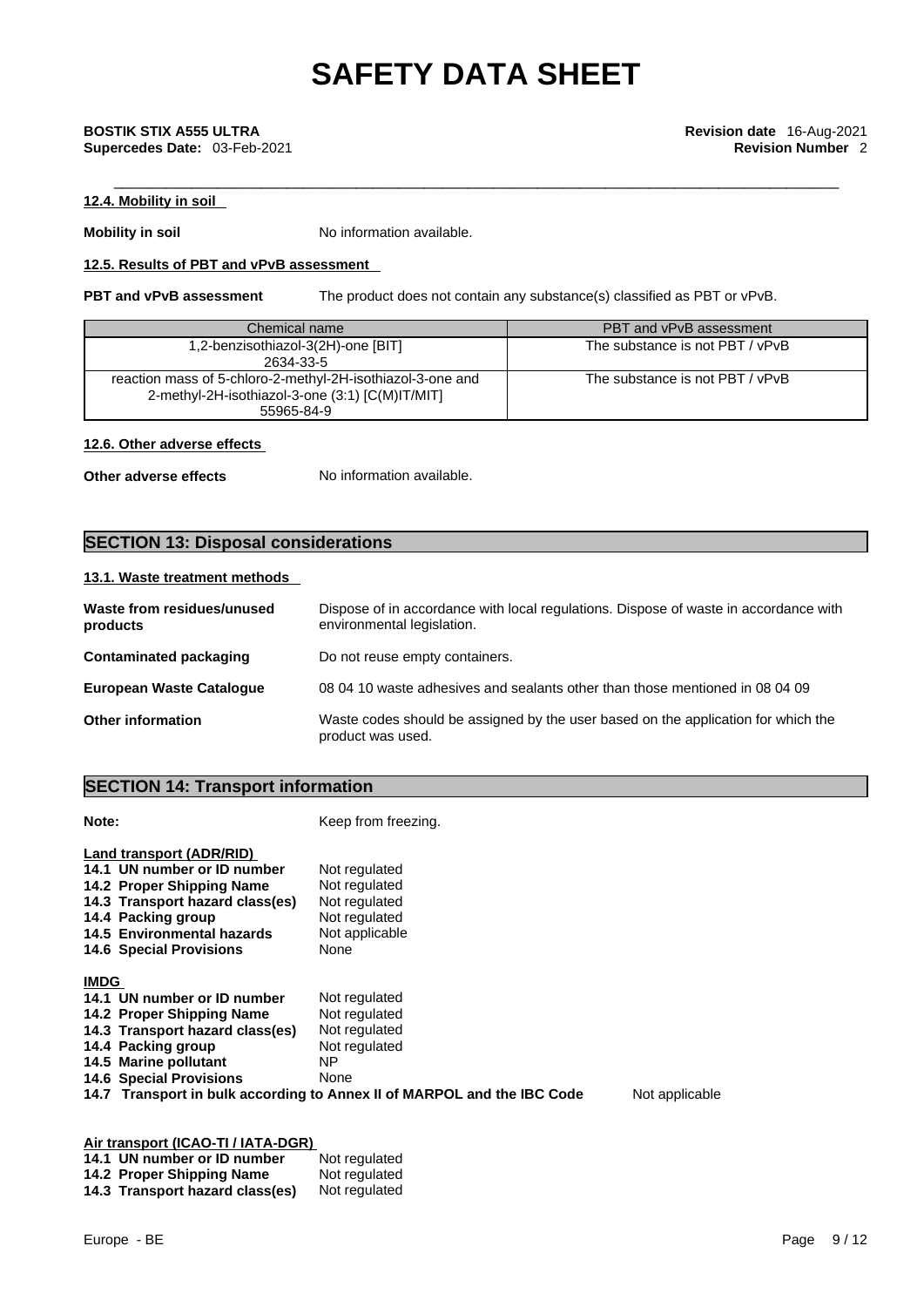\_\_\_\_\_\_\_\_\_\_\_\_\_\_\_\_\_\_\_\_\_\_\_\_\_\_\_\_\_\_\_\_\_\_\_\_\_\_\_\_\_\_\_\_\_\_\_\_\_\_\_\_\_\_\_\_\_\_\_\_\_\_\_\_\_\_\_\_\_\_\_\_\_\_\_\_\_\_\_\_\_\_\_\_ **BOSTIK STIX A555 ULTRA Revision date** 16-Aug-2021 **Supercedes Date:** 03-Feb-2021 **Revision Number** 2

| 14.4 Packing group             | Not regulated  |
|--------------------------------|----------------|
| 14.5 Environmental hazards     | Not applicable |
| <b>14.6 Special Provisions</b> | None           |

# **Section 15: REGULATORY INFORMATION**

**15.1. Safety, health and environmental regulations/legislation specific for the substance or mixture**

**European Union** 

## **Registration, Evaluation, Authorization, and Restriction of Chemicals (REACh) Regulation (EC 1907/2006)**

### **SVHC: Substances of Very High Concern for Authorisation:**

This product does not contain candidate substances of very high concern at a concentration >=0.1% (Regulation (EC) No. 1907/2006 (REACH), Article 59)

#### **EU-REACH (1907/2006) - Annex XVII - Substances subject to Restriction**

This product does not contain substances subject to restriction (Regulation (EC) No. 1907/2006 (REACH), Annex XVII).

**Substance subject to authorisation per REACH Annex XIV**

This product does not contain substances subject to authorisation (Regulation (EC) No. 1907/2006 (REACH), Annex XIV)

# **Biocidal Products Regulation (EU) No 528/2012 (BPR)**

Contains a biocide : Contains C(M)IT/MIT (3:1). May produce an allergic reaction

# **Ozone-depleting substances (ODS) regulation (EC) 1005/2009**

Not applicable

### **Persistent Organic Pollutants**

Not applicable

### **National regulations**

**France** 

# **Occupational Illnesses (R-463-3, France)**

| Chemical name                      | <b>French RG number</b> |
|------------------------------------|-------------------------|
| 1,2-benzisothiazol-3(2H)-one [BIT] | <b>RG 65</b>            |
| 2634-33-5                          |                         |

### **Germany**

**Ordinance on Industrial Safety and Health - Germany - BetrSichV** No flammable liquids in accordance with BetrSichV

**Water hazard class (WGK)** slightly hazardous to water (WGK 1)

**Netherlands** 

**List of Carcinogenic, mutagenic and reproductive toxin substances in accordance with Inspectorate SZW**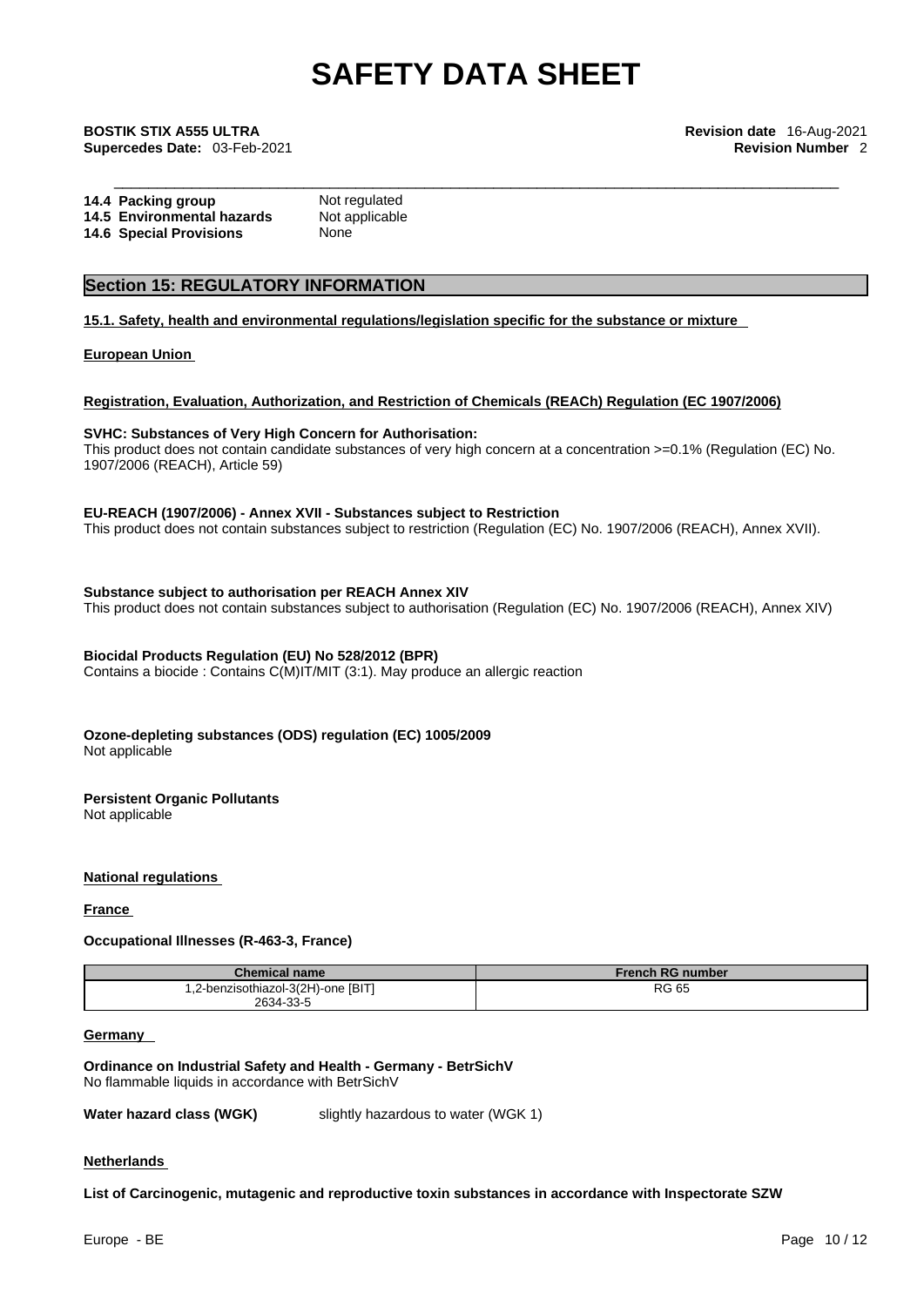\_\_\_\_\_\_\_\_\_\_\_\_\_\_\_\_\_\_\_\_\_\_\_\_\_\_\_\_\_\_\_\_\_\_\_\_\_\_\_\_\_\_\_\_\_\_\_\_\_\_\_\_\_\_\_\_\_\_\_\_\_\_\_\_\_\_\_\_\_\_\_\_\_\_\_\_\_\_\_\_\_\_\_\_ **BOSTIK STIX A555 ULTRA Revision date** 16-Aug-2021 **Supercedes Date:** 03-Feb-2021 **Revision Number** 2

**(Netherlands)** Not Listed

**Denmark Registration number(s) (P-no.)** No information available<br>MAL-Code 00-1 (1993) **MAL-Code** 00-1 (1993) **Norway Registration number(s) (PRN-no.)** No information available

### **15.2. Chemical safety assessment**

Chemical Safety Assessments have been carried out by the Reach registrants for substances registered at >10 tpa. No Chemical Safety Assessment has been carried out for this mixture.

# **SECTION 16: Other information**

### **Key or legend to abbreviations and acronyms used in the safety data sheet**

## **Full text of H-Statements referred to under section 3**

| H301 - Toxic if swallowed                                   |                                                           |  |
|-------------------------------------------------------------|-----------------------------------------------------------|--|
| H302 - Harmful if swallowed                                 |                                                           |  |
| H <sub>310</sub> - Fatal in contact with skin               |                                                           |  |
| H314 - Causes severe skin burns and eye damage              |                                                           |  |
| H315 - Causes skin irritation                               |                                                           |  |
| H317 - May cause an allergic skin reaction                  |                                                           |  |
| H318 - Causes serious eye damage                            |                                                           |  |
| H330 - Fatal if inhaled                                     |                                                           |  |
| H400 - Very toxic to aquatic life                           |                                                           |  |
| H410 - Very toxic to aquatic life with long lasting effects |                                                           |  |
| H411 - Toxic to aquatic life with long lasting effects      |                                                           |  |
|                                                             |                                                           |  |
| Legend                                                      |                                                           |  |
| TWA                                                         | TWA (time-weighted average)                               |  |
| <b>STEL</b>                                                 | <b>STEL (Short Term Exposure Limit)</b>                   |  |
| Ceiling                                                     | Ceiling Limit Value                                       |  |
|                                                             | Skin designation                                          |  |
| <b>SVHC</b>                                                 | Substance(s) of Very High Concern                         |  |
| <b>PBT</b>                                                  | Persistent, Bioaccumulative, and Toxic (PBT) Chemicals    |  |
| vPvB                                                        | Very Persistent and very Bioaccumulative (vPvB) Chemicals |  |
| <b>STOT RE</b>                                              | Specific target organ toxicity - Repeated exposure        |  |
| STOT SE                                                     | Specific target organ toxicity - Single exposure          |  |
| <b>EWC</b>                                                  | European Waste Catalogue                                  |  |
|                                                             |                                                           |  |

#### **Key literature references and sources for data** No information available

| <b>Prepared By</b>         | <b>Product Safety &amp; Regulatory Affairs</b> |
|----------------------------|------------------------------------------------|
| <b>Revision date</b>       | 16-Aug-2021                                    |
| Indication of changes      |                                                |
| <b>Revision note</b>       | Not applicable.                                |
| <b>Training Advice</b>     | No information available                       |
| <b>Further information</b> | No information available                       |
|                            |                                                |

**This material safety data sheet complies with the requirements of Regulation (EC) No. 1907/2006**